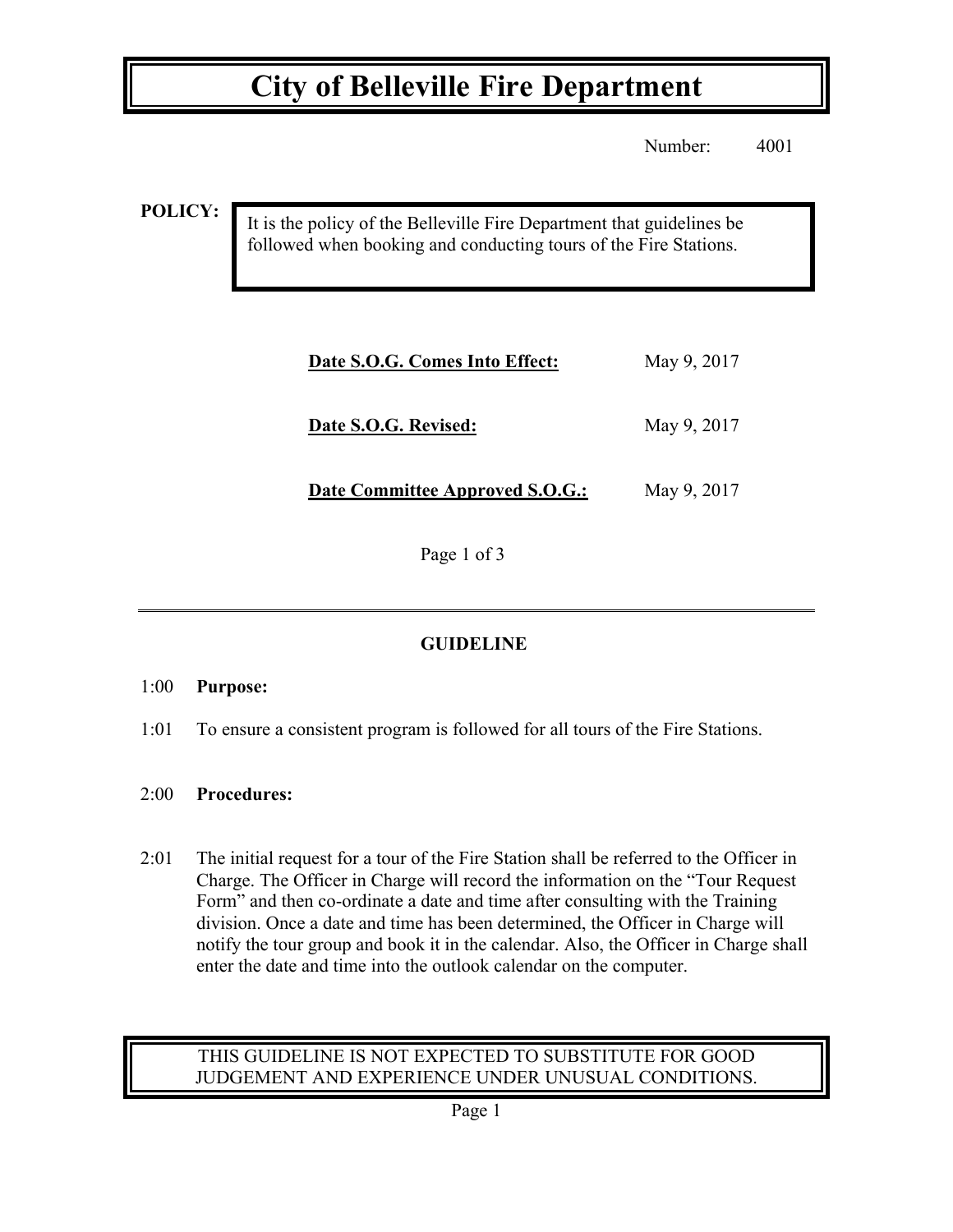# **City of Belleville Fire Department**

- 2:02 The minimum criteria that is required to accommodate a tour group is:
	- Children must be 4 years of age or older
	- Adequate parents/ supervisors (1 parents/supervisor to 4 kids)
	- Maximum group size of 30 kids
	- Minimum 30 days' notice for booking of tours.
- 2:03 The Officer in Charge shall discuss with the tour group liaison the following prior to the date of arrival:
	- Tour duration shall be 1 to  $1\frac{1}{2}$  hours.
	- Arrival time should be as close as possible to the booked tour time.
	- If coming by bus, inform them where to park for safe exiting of the school bus for access into the Fire Station without blocking apparatus doors.
	- Advise where the bus is to be parked during the tour.
	- All personal vehicles shall be directed to park in the visitors parking of the Fire Station and that none of the apparatus doors shall be blocked.
- 2:04 When the tour group arrives they should assemble in one area and the Officer in charge shall introduce himself and the on duty crew taking part in the tour. The tour group should have the following explained to them:
	- What they will do and see on the tour
	- Rules of the Fire Station (no touching equipment, running around, etc)
	- What to do in case of an emergency call (where they will assemble)
	- What a pre-alert sounds like (have RTO do a test page)
	- What the requirements of the parent/supervisor will be (assisting kids into and out of the fire trucks, keeping the group together, controlling the group and anything else required of them)
- 2:05 The Fire Station tour will be conducted in the following format:
	- Officer in charge will welcome the tour group and introduce the crew.
	- The kids and parent/supervisors can now be divided into groups and assigned to the on duty crew members.
	- On duty crew will conduct the tour of the Fire Station, apparatus and equipment.

#### THIS GUIDELINE IS NOT EXPECTED TO SUBSTITUTE FOR GOOD JUDGEMENT AND EXPERIENCE UNDER UNUSUAL CONDITIONS.